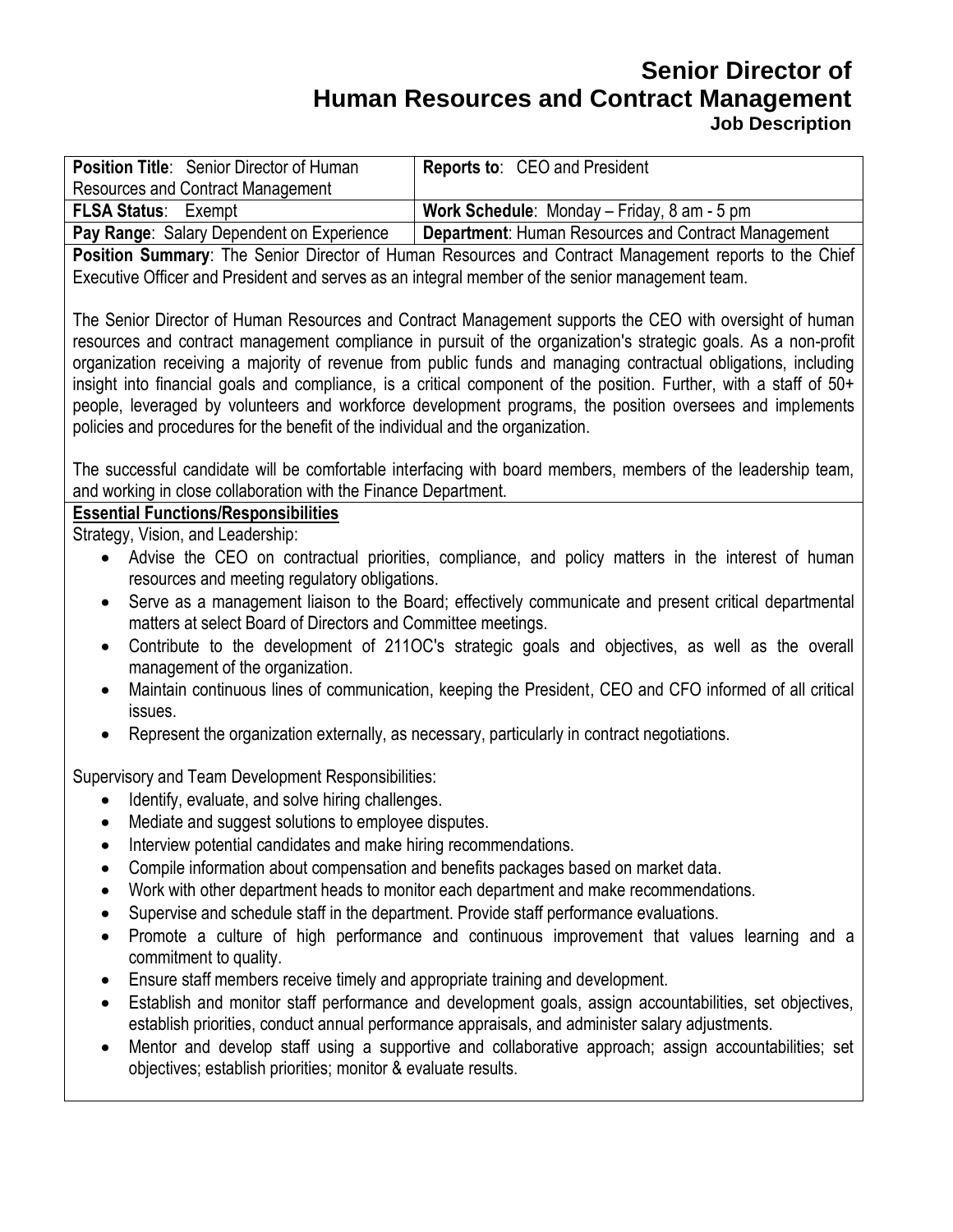## **Senior Director of Human Resources and Contract Management Job Description**

Human Resource Responsibilities:

- Assist CEO in strategic decision-making.
- Ensure employees follow all policies and procedures.
- Assess reports provided by the HR team, team leaders and operations managers to determine employee performance and training needs.
- Suggest changes in policies and procedures based on employee and company needs.
- Research compensation standards set by industry and governing bodies to create salary structures and administer employee benefits.
- Create recruitment plans, interview schedules and evaluation standards in accordance with HR methodologies and labor laws.
- Supervise all HR activities, communications, reports, requests and documents created and received by the team.
- Attend interdepartmental meetings with other managers.
- Oversee exit interviews and procedures.
- Liaise with contract partners for contract requests and modifications.
- Review planning process and suggests improvements to current methods.
- Implement and maintain an appropriate system of policies, controls, standards and procedures, including regular review and updates of the Employee Handbook.
- Develop a robust talent development and succession plan in alignment with functional growth strategies across the organization, including mentoring of staff.

Contract Management Responsibilities:

- Participate in the planning and coordination of the annual budget in conjunction with the President and CEO and the Finance Department.
- Deliver regular status reports to the President and CEO and the Board of Directors as requested by the President and CEO.
- Prepare and negotiate contracts, maintain a contracts database and oversee the contract drafting, approval and execution processes.
- Prepare, evaluate, and negotiate a wide variety of different contracts, including NDAs, customer purchase order terms and conditions, sales contracts and related amendments, and vendor and supplier contracts.
- Understand and analyze core contract terms, including potential risks involved with specific contract terms.
- Drive and administer contract lifecycle for the company.
- Communicate and present high-level summaries of contract terms to stakeholders, generate reports and metrics of executed and in progress contracts and manage deadlines for contract renewals and expirations.
- Coordinate with cross-functional departments to review contracts.
- Solve problems that may arise with contract related issues between third-parties and stakeholders
- Provide analytical support to 211OC's internal management team, including development of internal management reporting capabilities.
- Improve administrative and operational contract management functions, including but not limited to, asset management tracking.
- Maintain full integrity of all contracts, ensuring organization policies and procedures, as well as state and federal laws and regulations, are followed. This includes ensuring on-going compliance with regional laws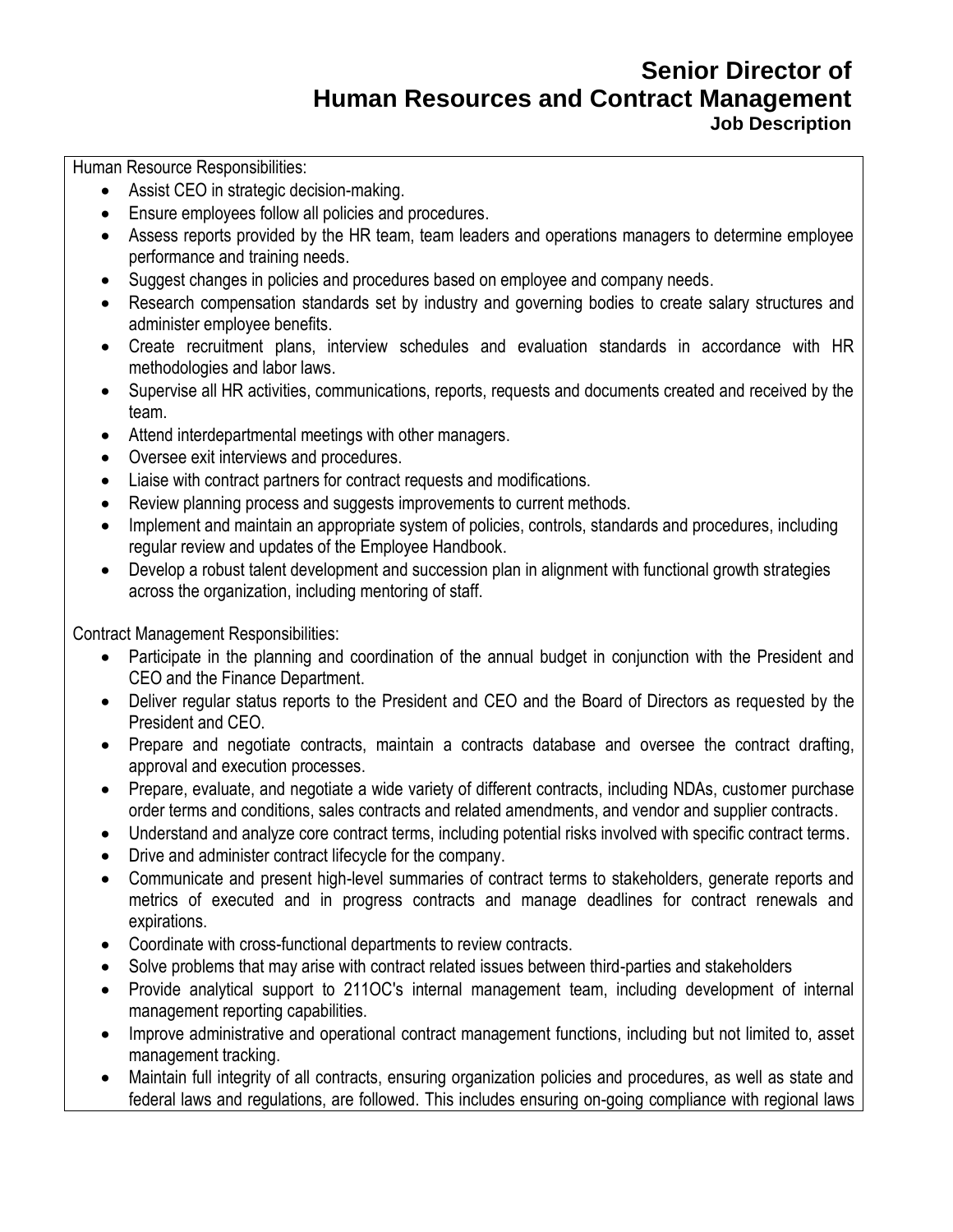# **Senior Director of Human Resources and Contract Management Job Description**

and regulations and company policies, procedures and business objectives.

- Develop and lead the implementation of the organization's due diligence and risk management policies.
- Oversee development and execution of robust training program to include compliance, required, and recommended trainings.
- Develop a robust talent development and succession plan in alignment with functional growth strategies across the organization.
- Compile and prepare reports as requested.
- Ensure compliance with contractual obligations through observation, supervision, and testing.
- Develop procedures that ensure collections are complete and current.
- Perform other related duties as requested.

General Responsibilities:

- Ability to get to work on time
- Ability to follow directions
- Ability to effectively interact with coworkers
- Ability to understand and follow work rules and procedures
- Ability to accept constructive feedback
- Performs other duties as assigned.

## **Education and/or Experience Required**

- Bachelor's degree required.
- Minimum 5+ years' experience in a senior management role, ideally with both external and in-house human resource and contract management experience gained in a high-growth organization.
- Experience either as an employee or Board member of a non-profit organization; must have experience with non-profit finance, government funding and contracts, and human resource policies.

## **Skills and Abilities**

- Excellent judgment and creative problem solving skills, including negotiation and conflict resolution skills.
- Strong mentoring, coaching experience to a team with diverse levels of expertise.
- Entrepreneurial team player who can multi-task and work independently.
- Superior management skills; ability to influence and engage direct and indirect reports and peers.
- Self-reliant, good problem solver, results oriented.
- Energetic, flexible, collaborative, and proactive; a team leader who can positively and productively impact both strategic and tactical finance and administration initiatives.
- Exceptional written, oral, interpersonal and presentation skills and the ability to effectively interface with senior management, 211OC's Board of Directors and staff.
- Ability to operate as an effective, tactical, as well as strategic thinker.
- Must be organized, very detail-oriented, and able to multi-task and prioritize in fast-paced environment.
- Must have exceptional customer service skills.
- Excellent written and oral communication skills.
- Must be proficient in Microsoft Word, Excel, and PowerPoint.
- Strong organization, problem solving and analytical skills.
- Ability to manage priorities and workflow.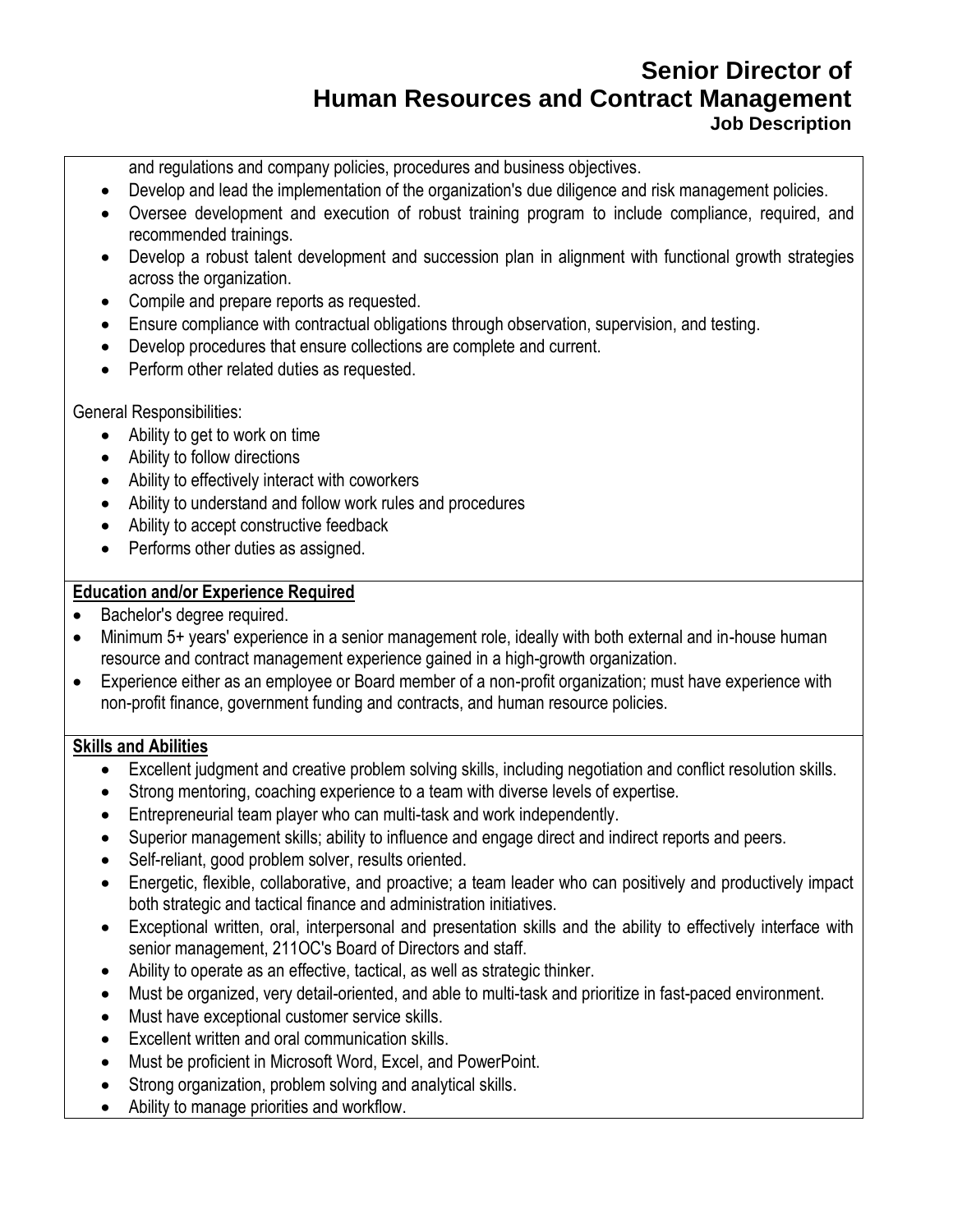# **Senior Director of Human Resources and Contract Management Job Description**

- Ability to work under stress, with interruptions and deadlines.
- Ability to process verbal information and input this information into computer system.
- Ability to follow complex instructions.
- Ability to master basic math skills.
- Ability to think logically in following procedures and instructions.
- Ability to utilize KTime (HR information system).
- Passion for 211OC's mission and vision.

#### **Competencies**

*All employees, in performing their respective tasks and duties, are to perform quality work within deadlines, with or without direct supervision; interact professionally with other employees, customers, and suppliers; work effectively as a team contributor on all assignments; and work independently while understanding the necessity for communicating and coordinating work efforts with other employees and organizations.*

**Customer Service** - Manages difficult or emotional customer situations; responds promptly to customer needs; solicits customer feedback to improve service; responds to requests for service and assistance; meets commitments.

**Interpersonal Skills** - Maintains confidentiality; listens to others without interrupting; keeps emotions under control; remains open to others' ideas and tries new things.

**Oral Communication** - Speaks clearly and persuasively in positive or negative situations; listens and obtains clarification; responds well to questions; participates in meetings.

**Written Communication** - Writes clearly and informatively; edits work for spelling and grammar; able to read and interpret written information.

**Teamwork** - Exhibits objectivity and openness to others' views; gives and welcomes feedback; contributes to building a positive team spirit; puts success of team above own interests.

**Professionalism** - Approaches others in a tactful manner; reacts well under pressure; treats others with respect and consideration, regardless of status or position; accepts responsibility for own actions; follows through on commitments.

**Language Skills** - Ability to read and interpret documents such as safety rules, operating and maintenance instructions, and procedure manuals; ability to write routine reports and correspondence; ability to speak effectively before groups of customers or employees of organization.

## **Working Conditions**

## **Physical Demands**

The physical demands described here are representative of those the employee must meet to successfully perform the essential functions of this job. Reasonable accommodations may be made to enable individuals with disabilities to perform the essential functions.

While performing the duties of this job, the employee is regularly required to stand; walk; climb stairs; sit; use hands-to-finger, handle, or feel; reach with hands and arms and talk or hear. The employee is occasionally required to stoop, kneel, or crouch.